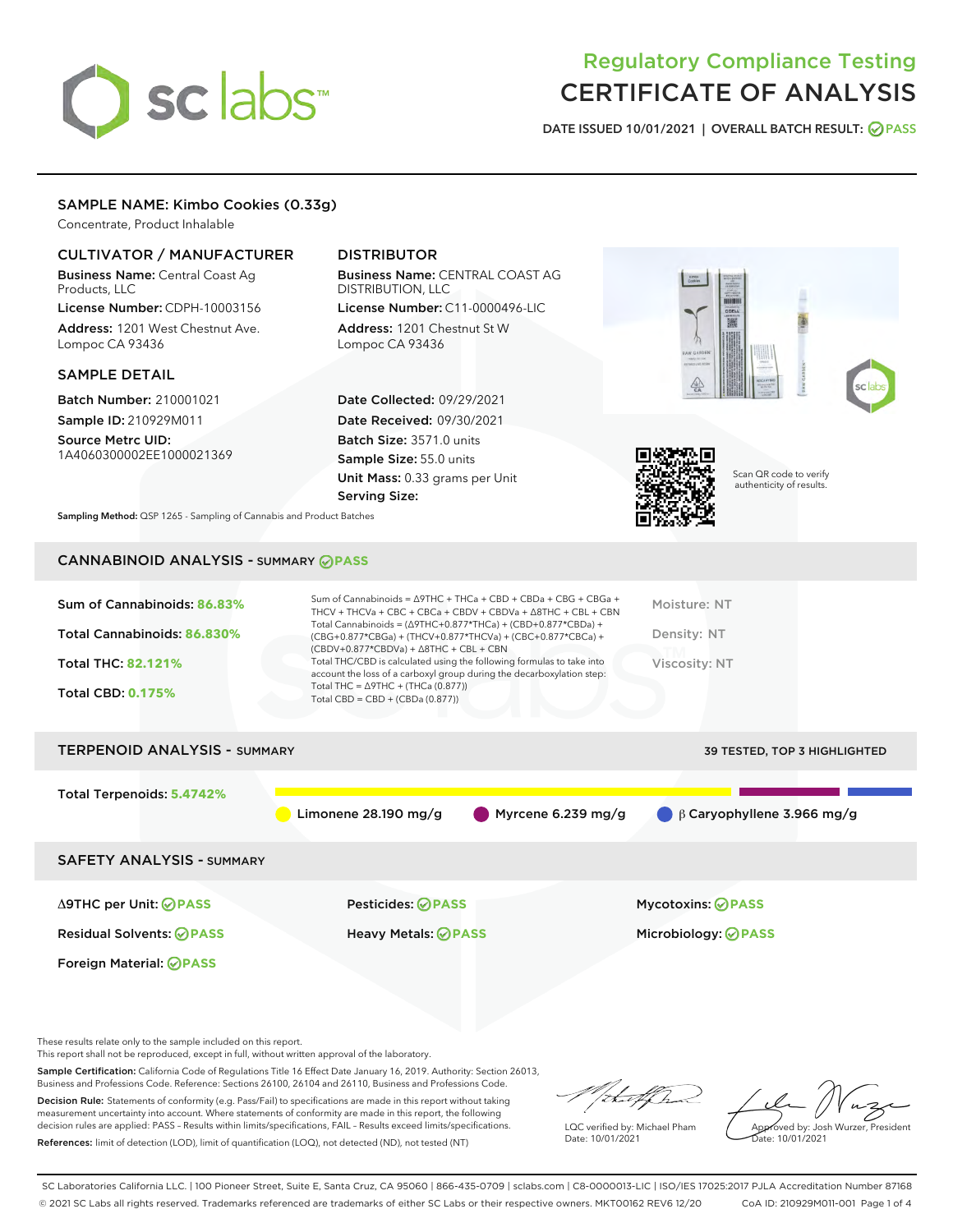



KIMBO COOKIES (0.33G) | DATE ISSUED 10/01/2021 | OVERALL BATCH RESULT: @ PASS

# CANNABINOID TEST RESULTS - 09/30/2021 @ PASS

Tested by high-performance liquid chromatography with diode-array detection (HPLC-DAD). **Method:** QSP 1157 - Analysis of Cannabinoids by HPLC-DAD

#### TOTAL CANNABINOIDS: **86.830%**

Total Cannabinoids (Total THC) + (Total CBD) + (Total CBG) + (Total THCV) + (Total CBC) + (Total CBDV) + ∆8THC + CBL + CBN

TOTAL THC: **82.121%** Total THC (∆9THC+0.877\*THCa)

TOTAL CBD: **0.175%** Total CBD (CBD+0.877\*CBDa)

TOTAL THCV: 0.35% Total THCV (THCV+0.877\*THCVa)

> TOTAL CBC: ND Total CBC (CBC+0.877\*CBCa)

TOTAL CBG: 4.024% Total CBG (CBG+0.877\*CBGa)

TOTAL CBDV: ND Total CBDV (CBDV+0.877\*CBDVa)

| <b>COMPOUND</b>  | LOD/LOQ<br>(mg/g)          | <b>MEASUREMENT</b><br><b>UNCERTAINTY</b><br>mg/g | <b>RESULT</b><br>(mg/g) | <b>RESULT</b><br>(%) |
|------------------|----------------------------|--------------------------------------------------|-------------------------|----------------------|
| <b>A9THC</b>     | 0.06 / 0.26                | ±28.250                                          | 821.21                  | 82.121               |
| <b>CBG</b>       | 0.06/0.19                  | ±1.585                                           | 40.24                   | 4.024                |
| <b>THCV</b>      | 0.1 / 0.2                  | ±0.17                                            | 3.5                     | 0.35                 |
| <b>CBD</b>       | 0.07/0.29                  | ±0.081                                           | 1.75                    | 0.175                |
| <b>CBN</b>       | 0.1 / 0.3                  | ±0.10                                            | 1.6                     | 0.16                 |
| $\triangle$ 8THC | 0.1 / 0.4                  | N/A                                              | <b>ND</b>               | <b>ND</b>            |
| <b>THCa</b>      | 0.05/0.14                  | N/A                                              | <b>ND</b>               | <b>ND</b>            |
| <b>THCVa</b>     | 0.07/0.20                  | N/A                                              | <b>ND</b>               | <b>ND</b>            |
| <b>CBDa</b>      | 0.02/0.19                  | N/A                                              | <b>ND</b>               | <b>ND</b>            |
| <b>CBDV</b>      | 0.04 / 0.15                | N/A                                              | <b>ND</b>               | <b>ND</b>            |
| <b>CBDVa</b>     | 0.03/0.53                  | N/A                                              | <b>ND</b>               | <b>ND</b>            |
| <b>CBGa</b>      | 0.1 / 0.2                  | N/A                                              | <b>ND</b>               | <b>ND</b>            |
| <b>CBL</b>       | 0.06 / 0.24                | N/A                                              | <b>ND</b>               | <b>ND</b>            |
| <b>CBC</b>       | 0.2 / 0.5                  | N/A                                              | <b>ND</b>               | <b>ND</b>            |
| <b>CBCa</b>      | 0.07/0.28                  | N/A                                              | <b>ND</b>               | <b>ND</b>            |
|                  | <b>SUM OF CANNABINOIDS</b> |                                                  | 868.30 mg/g             | 86.83%               |

#### **UNIT MASS: 0.33 grams per Unit**

| ∆9THC per Unit                        | 1120 per-package limit     | 271.00 mg/unit<br><b>PASS</b> |
|---------------------------------------|----------------------------|-------------------------------|
| <b>Total THC per Unit</b>             |                            | 271.00 mg/unit                |
| <b>CBD per Unit</b>                   |                            | $0.58$ mg/unit                |
| <b>Total CBD per Unit</b>             |                            | $0.58$ mg/unit                |
| Sum of Cannabinoids<br>per Unit       |                            | 286.54 mg/unit                |
| <b>Total Cannabinoids</b><br>per Unit |                            | 286.56 mg/unit                |
| <b>MOISTURE TEST RESULT</b>           | <b>DENSITY TEST RESULT</b> | <b>VISCOSITY TEST RESULT</b>  |

Not Tested

Not Tested

Not Tested

| <b>TERPENOID TEST RESULTS - 10/01/2021</b> |  |  |
|--------------------------------------------|--|--|
|                                            |  |  |

Terpene analysis utilizing gas chromatography-flame ionization detection (GC-FID). **Method:** QSP 1192 - Analysis of Terpenoids by GC-FID

| <b>COMPOUND</b>         | LOD/LOQ<br>(mg/g) | <b>MEASUREMENT</b><br><b>UNCERTAINTY</b><br>mg/g | <b>RESULT</b><br>(mg/g)                         | <b>RESULT</b><br>$(\%)$ |
|-------------------------|-------------------|--------------------------------------------------|-------------------------------------------------|-------------------------|
| Limonene                | 0.005 / 0.016     | ±0.4031                                          | 28.190                                          | 2.8190                  |
| <b>Myrcene</b>          | 0.008 / 0.025     | ±0.0805                                          | 6.239                                           | 0.6239                  |
| $\beta$ Caryophyllene   | 0.004 / 0.012     | ±0.1412                                          | 3.966                                           | 0.3966                  |
| $\beta$ Pinene          | 0.004 / 0.014     | ±0.0404                                          | 3.515                                           | 0.3515                  |
| Ocimene                 | 0.011 / 0.038     | ±0.0969                                          | 3.020                                           | 0.3020                  |
| Linalool                | 0.009 / 0.032     | ±0.1080                                          | 2.843                                           | 0.2843                  |
| $\alpha$ Pinene         | 0.005 / 0.017     | ±0.0200                                          | 2.322                                           | 0.2322                  |
| Fenchol                 | 0.010 / 0.034     | ±0.0402                                          | 1.040                                           | 0.1040                  |
| $\alpha$ Humulene       | 0.009 / 0.029     | ±0.0318                                          | 0.992                                           | 0.0992                  |
| Terpineol               | 0.016 / 0.055     | ±0.0336                                          | 0.547                                           | 0.0547                  |
| Camphene                | 0.005 / 0.015     | ±0.0059                                          | 0.514                                           | 0.0514                  |
| Terpinolene             | 0.008 / 0.026     | ±0.0072                                          | 0.350                                           | 0.0350                  |
| trans-ß-Farnesene       | 0.008 / 0.025     | ±0.0114                                          | 0.320                                           | 0.0320                  |
| Valencene               | 0.009 / 0.030     | ±0.0216                                          | 0.314                                           | 0.0314                  |
| <b>Borneol</b>          | 0.005 / 0.016     | ±0.0060                                          | 0.142                                           | 0.0142                  |
| Fenchone                | 0.009 / 0.028     | ±0.0036                                          | 0.124                                           | 0.0124                  |
| Guaiol                  | 0.009 / 0.030     | ±0.0030                                          | 0.063                                           | 0.0063                  |
| $\gamma$ Terpinene      | 0.006 / 0.018     | ±0.0007                                          | 0.039                                           | 0.0039                  |
| <b>Nerolidol</b>        | 0.009 / 0.028     | ±0.0021                                          | 0.034                                           | 0.0034                  |
| <b>Geranyl Acetate</b>  | 0.004 / 0.014     | ±0.0013                                          | 0.032                                           | 0.0032                  |
| $\alpha$ Bisabolol      | 0.008 / 0.026     | ±0.0014                                          | 0.027                                           | 0.0027                  |
| Sabinene Hydrate        | 0.006 / 0.022     | ±0.0009                                          | 0.023                                           | 0.0023                  |
| Eucalyptol              | 0.006 / 0.018     | ±0.0006                                          | 0.022                                           | 0.0022                  |
| Citronellol             | 0.003 / 0.010     | ±0.0011                                          | 0.022                                           | 0.0022                  |
| $\alpha$ Terpinene      | 0.005 / 0.017     | ±0.0003                                          | 0.020                                           | 0.0020                  |
| Nerol                   | 0.003 / 0.011     | ±0.0005                                          | 0.011                                           | 0.0011                  |
| Geraniol                | 0.002 / 0.007     | ±0.0005                                          | 0.011                                           | 0.0011                  |
| $\alpha$ Phellandrene   | 0.006 / 0.020     | N/A                                              | <loq< th=""><th><loq< th=""></loq<></th></loq<> | <loq< th=""></loq<>     |
| p-Cymene                | 0.005 / 0.016     | N/A                                              | <loq< th=""><th><loq< th=""></loq<></th></loq<> | <loq< th=""></loq<>     |
| <b>Isoborneol</b>       | 0.004 / 0.012     | N/A                                              | <loq< th=""><th><loq< th=""></loq<></th></loq<> | <loq< th=""></loq<>     |
| Caryophyllene<br>Oxide  | 0.010 / 0.033     | N/A                                              | <loq< th=""><th><loq< th=""></loq<></th></loq<> | <loq< th=""></loq<>     |
| Sabinene                | 0.004 / 0.014     | N/A                                              | ND                                              | <b>ND</b>               |
| 3 Carene                | 0.005 / 0.018     | N/A                                              | ND                                              | <b>ND</b>               |
| (-)-Isopulegol          | 0.005 / 0.016     | N/A                                              | ND                                              | <b>ND</b>               |
| Camphor                 | 0.006 / 0.019     | N/A                                              | ND                                              | <b>ND</b>               |
| Menthol                 | 0.008 / 0.025     | N/A                                              | ND                                              | <b>ND</b>               |
| R-(+)-Pulegone          | 0.003 / 0.011     | N/A                                              | ND                                              | <b>ND</b>               |
| $\alpha$ Cedrene        | 0.005 / 0.016     | N/A                                              | ND                                              | <b>ND</b>               |
| Cedrol                  | 0.008 / 0.027     | N/A                                              | ND                                              | <b>ND</b>               |
| <b>TOTAL TERPENOIDS</b> |                   |                                                  | 54.742 mg/g                                     | 5.4742%                 |

SC Laboratories California LLC. | 100 Pioneer Street, Suite E, Santa Cruz, CA 95060 | 866-435-0709 | sclabs.com | C8-0000013-LIC | ISO/IES 17025:2017 PJLA Accreditation Number 87168 © 2021 SC Labs all rights reserved. Trademarks referenced are trademarks of either SC Labs or their respective owners. MKT00162 REV6 12/20 CoA ID: 210929M011-001 Page 2 of 4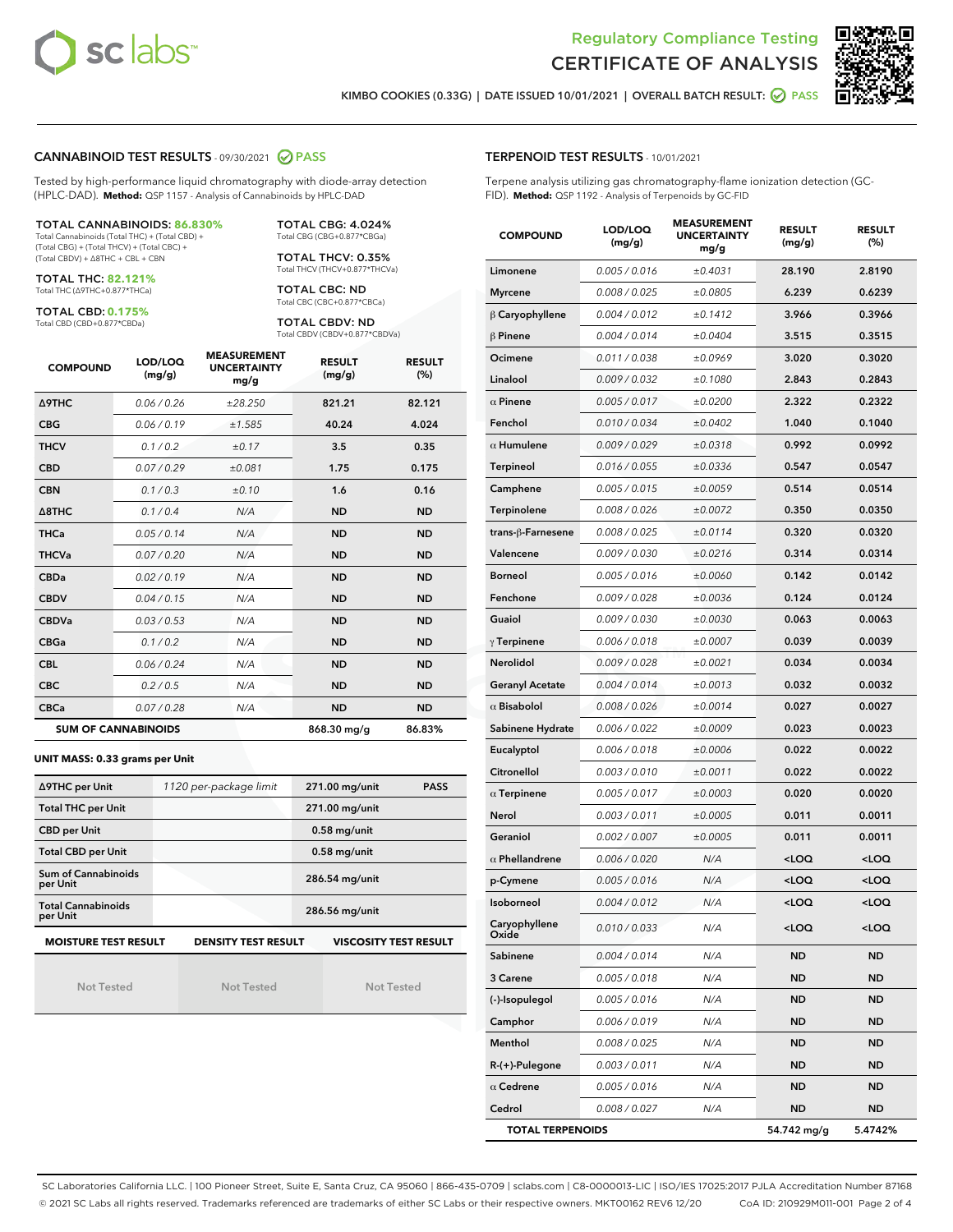



KIMBO COOKIES (0.33G) | DATE ISSUED 10/01/2021 | OVERALL BATCH RESULT: 2 PASS

# CATEGORY 1 PESTICIDE TEST RESULTS - 10/01/2021 2 PASS

Pesticide and plant growth regulator analysis utilizing high-performance liquid chromatography-mass spectrometry (HPLC-MS) or gas chromatography-mass spectrometry (GC-MS). \*GC-MS utilized where indicated. **Method:** QSP 1212 - Analysis of Pesticides and Mycotoxins by LC-MS or QSP 1213 - Analysis of Pesticides by GC-MS

| <b>COMPOUND</b>             | LOD/LOQ<br>$(\mu g/g)$ | <b>ACTION</b><br><b>LIMIT</b><br>$(\mu g/g)$ | <b>MEASUREMENT</b><br><b>UNCERTAINTY</b><br>µg/g | <b>RESULT</b><br>$(\mu g/g)$ | <b>RESULT</b> |
|-----------------------------|------------------------|----------------------------------------------|--------------------------------------------------|------------------------------|---------------|
| Aldicarb                    | 0.03/0.08              | $>$ LOD                                      | N/A                                              | <b>ND</b>                    | <b>PASS</b>   |
| Carbofuran                  | 0.02 / 0.05            | $\ge$ LOD                                    | N/A                                              | <b>ND</b>                    | <b>PASS</b>   |
| Chlordane*                  | 0.03/0.08              | $>$ LOD                                      | N/A                                              | <b>ND</b>                    | <b>PASS</b>   |
| Chlorfenapyr*               | 0.03 / 0.10            | $\ge$ LOD                                    | N/A                                              | <b>ND</b>                    | <b>PASS</b>   |
| Chlorpyrifos                | 0.02 / 0.06            | $\ge$ LOD                                    | N/A                                              | <b>ND</b>                    | <b>PASS</b>   |
| Coumaphos                   | 0.02 / 0.07            | $\ge$ LOD                                    | N/A                                              | <b>ND</b>                    | <b>PASS</b>   |
| Daminozide                  | 0.02 / 0.07            | $\ge$ LOD                                    | N/A                                              | <b>ND</b>                    | <b>PASS</b>   |
| <b>DDVP</b><br>(Dichlorvos) | 0.03/0.09              | $\ge$ LOD                                    | N/A                                              | <b>ND</b>                    | <b>PASS</b>   |
| <b>Dimethoate</b>           | 0.03 / 0.08            | $\ge$ LOD                                    | N/A                                              | <b>ND</b>                    | <b>PASS</b>   |
| Ethoprop(hos)               | 0.03/0.10              | $\ge$ LOD                                    | N/A                                              | <b>ND</b>                    | <b>PASS</b>   |
| Etofenprox                  | 0.02 / 0.06            | $\ge$ LOD                                    | N/A                                              | <b>ND</b>                    | <b>PASS</b>   |
| Fenoxycarb                  | 0.03 / 0.08            | $\ge$ LOD                                    | N/A                                              | <b>ND</b>                    | <b>PASS</b>   |
| Fipronil                    | 0.03/0.08              | $>$ LOD                                      | N/A                                              | <b>ND</b>                    | <b>PASS</b>   |
| Imazalil                    | 0.02 / 0.06            | $\ge$ LOD                                    | N/A                                              | <b>ND</b>                    | <b>PASS</b>   |
| Methiocarb                  | 0.02 / 0.07            | $\ge$ LOD                                    | N/A                                              | <b>ND</b>                    | <b>PASS</b>   |
| Methyl<br>parathion         | 0.03/0.10              | $\ge$ LOD                                    | N/A                                              | <b>ND</b>                    | <b>PASS</b>   |
| <b>Mevinphos</b>            | 0.03/0.09              | $\ge$ LOD                                    | N/A                                              | <b>ND</b>                    | <b>PASS</b>   |
| Paclobutrazol               | 0.02 / 0.05            | $>$ LOD                                      | N/A                                              | <b>ND</b>                    | <b>PASS</b>   |
| Propoxur                    | 0.03/0.09              | $\ge$ LOD                                    | N/A                                              | <b>ND</b>                    | <b>PASS</b>   |
| Spiroxamine                 | 0.03 / 0.08            | $\ge$ LOD                                    | N/A                                              | <b>ND</b>                    | <b>PASS</b>   |
| Thiacloprid                 | 0.03/0.10              | $\ge$ LOD                                    | N/A                                              | <b>ND</b>                    | <b>PASS</b>   |

#### CATEGORY 2 PESTICIDE TEST RESULTS - 10/01/2021 @ PASS

| <b>COMPOUND</b>          | LOD/LOO<br>$(\mu g/g)$ | <b>ACTION</b><br>LIMIT<br>$(\mu g/g)$ | <b>MEASUREMENT</b><br><b>UNCERTAINTY</b><br>$\mu$ g/g | <b>RESULT</b><br>$(\mu g/g)$ | <b>RESULT</b> |
|--------------------------|------------------------|---------------------------------------|-------------------------------------------------------|------------------------------|---------------|
| Abamectin                | 0.03/0.10              | 0.1                                   | N/A                                                   | <b>ND</b>                    | <b>PASS</b>   |
| Acephate                 | 0.02/0.07              | 0.1                                   | N/A                                                   | <b>ND</b>                    | <b>PASS</b>   |
| Acequinocyl              | 0.02/0.07              | 0.1                                   | N/A                                                   | <b>ND</b>                    | <b>PASS</b>   |
| Acetamiprid              | 0.02/0.05              | 0.1                                   | N/A                                                   | <b>ND</b>                    | <b>PASS</b>   |
| Azoxystrobin             | 0.02/0.07              | 0.1                                   | N/A                                                   | <b>ND</b>                    | <b>PASS</b>   |
| <b>Bifenazate</b>        | 0.01/0.04              | 0.1                                   | N/A                                                   | <b>ND</b>                    | <b>PASS</b>   |
| <b>Bifenthrin</b>        | 0.02 / 0.05            | 3                                     | N/A                                                   | <b>ND</b>                    | <b>PASS</b>   |
| <b>Boscalid</b>          | 0.03/0.09              | 0.1                                   | N/A                                                   | <b>ND</b>                    | <b>PASS</b>   |
| Captan                   | 0.19/0.57              | 0.7                                   | N/A                                                   | <b>ND</b>                    | <b>PASS</b>   |
| Carbaryl                 | 0.02/0.06              | 0.5                                   | N/A                                                   | <b>ND</b>                    | <b>PASS</b>   |
| Chlorantranilip-<br>role | 0.04/0.12              | 10                                    | N/A                                                   | <b>ND</b>                    | <b>PASS</b>   |
| Clofentezine             | 0.03/0.09              | 0.1                                   | N/A                                                   | <b>ND</b>                    | <b>PASS</b>   |

| <b>CATEGORY 2 PESTICIDE TEST RESULTS</b> - 10/01/2021 continued |  |
|-----------------------------------------------------------------|--|
|                                                                 |  |

| <b>COMPOUND</b>               | LOD/LOQ<br>(µg/g) | <b>ACTION</b><br><b>LIMIT</b><br>(µg/g) | <b>MEASUREMENT</b><br><b>UNCERTAINTY</b><br>µg/g | <b>RESULT</b><br>(µg/g) | <b>RESULT</b> |
|-------------------------------|-------------------|-----------------------------------------|--------------------------------------------------|-------------------------|---------------|
| Cyfluthrin                    | 0.12 / 0.38       | $\overline{c}$                          | N/A                                              | <b>ND</b>               | <b>PASS</b>   |
| Cypermethrin                  | 0.11/0.32         | $\mathcal{I}$                           | N/A                                              | <b>ND</b>               | <b>PASS</b>   |
| <b>Diazinon</b>               | 0.02 / 0.05       | 0.1                                     | N/A                                              | <b>ND</b>               | <b>PASS</b>   |
| Dimethomorph                  | 0.03 / 0.09       | 2                                       | N/A                                              | <b>ND</b>               | <b>PASS</b>   |
| Etoxazole                     | 0.02 / 0.06       | 0.1                                     | N/A                                              | <b>ND</b>               | <b>PASS</b>   |
| Fenhexamid                    | 0.03 / 0.09       | 0.1                                     | N/A                                              | <b>ND</b>               | <b>PASS</b>   |
| Fenpyroximate                 | 0.02 / 0.06       | 0.1                                     | N/A                                              | <b>ND</b>               | <b>PASS</b>   |
| Flonicamid                    | 0.03 / 0.10       | 0.1                                     | N/A                                              | <b>ND</b>               | <b>PASS</b>   |
| Fludioxonil                   | 0.03/0.10         | 0.1                                     | N/A                                              | <b>ND</b>               | <b>PASS</b>   |
| Hexythiazox                   | 0.02 / 0.07       | 0.1                                     | N/A                                              | <b>ND</b>               | <b>PASS</b>   |
| Imidacloprid                  | 0.04 / 0.11       | 5                                       | N/A                                              | <b>ND</b>               | <b>PASS</b>   |
| Kresoxim-methyl               | 0.02 / 0.07       | 0.1                                     | N/A                                              | <b>ND</b>               | <b>PASS</b>   |
| <b>Malathion</b>              | 0.03 / 0.09       | 0.5                                     | N/A                                              | <b>ND</b>               | <b>PASS</b>   |
| Metalaxyl                     | 0.02 / 0.07       | $\overline{c}$                          | N/A                                              | <b>ND</b>               | <b>PASS</b>   |
| Methomyl                      | 0.03 / 0.10       | $\mathcal{I}$                           | N/A                                              | <b>ND</b>               | <b>PASS</b>   |
| Myclobutanil                  | 0.03 / 0.09       | 0.1                                     | N/A                                              | <b>ND</b>               | <b>PASS</b>   |
| Naled                         | 0.02 / 0.07       | 0.1                                     | N/A                                              | <b>ND</b>               | <b>PASS</b>   |
| Oxamyl                        | 0.04 / 0.11       | 0.5                                     | N/A                                              | <b>ND</b>               | <b>PASS</b>   |
| Pentachloronitro-<br>benzene* | 0.03 / 0.09       | 0.1                                     | N/A                                              | <b>ND</b>               | <b>PASS</b>   |
| Permethrin                    | 0.04 / 0.12       | 0.5                                     | N/A                                              | <b>ND</b>               | <b>PASS</b>   |
| Phosmet                       | 0.03 / 0.10       | 0.1                                     | N/A                                              | <b>ND</b>               | <b>PASS</b>   |
| Piperonylbu-<br>toxide        | 0.02 / 0.07       | 3                                       | N/A                                              | <b>ND</b>               | <b>PASS</b>   |
| Prallethrin                   | 0.03 / 0.08       | 0.1                                     | N/A                                              | <b>ND</b>               | <b>PASS</b>   |
| Propiconazole                 | 0.02 / 0.07       | 0.1                                     | N/A                                              | <b>ND</b>               | <b>PASS</b>   |
| Pyrethrins                    | 0.04 / 0.12       | 0.5                                     | N/A                                              | <b>ND</b>               | <b>PASS</b>   |
| Pyridaben                     | 0.02 / 0.07       | 0.1                                     | N/A                                              | <b>ND</b>               | <b>PASS</b>   |
| Spinetoram                    | 0.02 / 0.07       | 0.1                                     | N/A                                              | <b>ND</b>               | <b>PASS</b>   |
| Spinosad                      | 0.02 / 0.07       | 0.1                                     | N/A                                              | <b>ND</b>               | <b>PASS</b>   |
| Spiromesifen                  | 0.02 / 0.05       | 0.1                                     | N/A                                              | <b>ND</b>               | <b>PASS</b>   |
| Spirotetramat                 | 0.02 / 0.06       | 0.1                                     | N/A                                              | <b>ND</b>               | <b>PASS</b>   |
| Tebuconazole                  | 0.02 / 0.07       | 0.1                                     | N/A                                              | <b>ND</b>               | <b>PASS</b>   |
| Thiamethoxam                  | 0.03 / 0.10       | 5                                       | N/A                                              | <b>ND</b>               | <b>PASS</b>   |
| Trifloxystrobin               | 0.03 / 0.08       | 0.1                                     | N/A                                              | ND                      | <b>PASS</b>   |

SC Laboratories California LLC. | 100 Pioneer Street, Suite E, Santa Cruz, CA 95060 | 866-435-0709 | sclabs.com | C8-0000013-LIC | ISO/IES 17025:2017 PJLA Accreditation Number 87168 © 2021 SC Labs all rights reserved. Trademarks referenced are trademarks of either SC Labs or their respective owners. MKT00162 REV6 12/20 CoA ID: 210929M011-001 Page 3 of 4